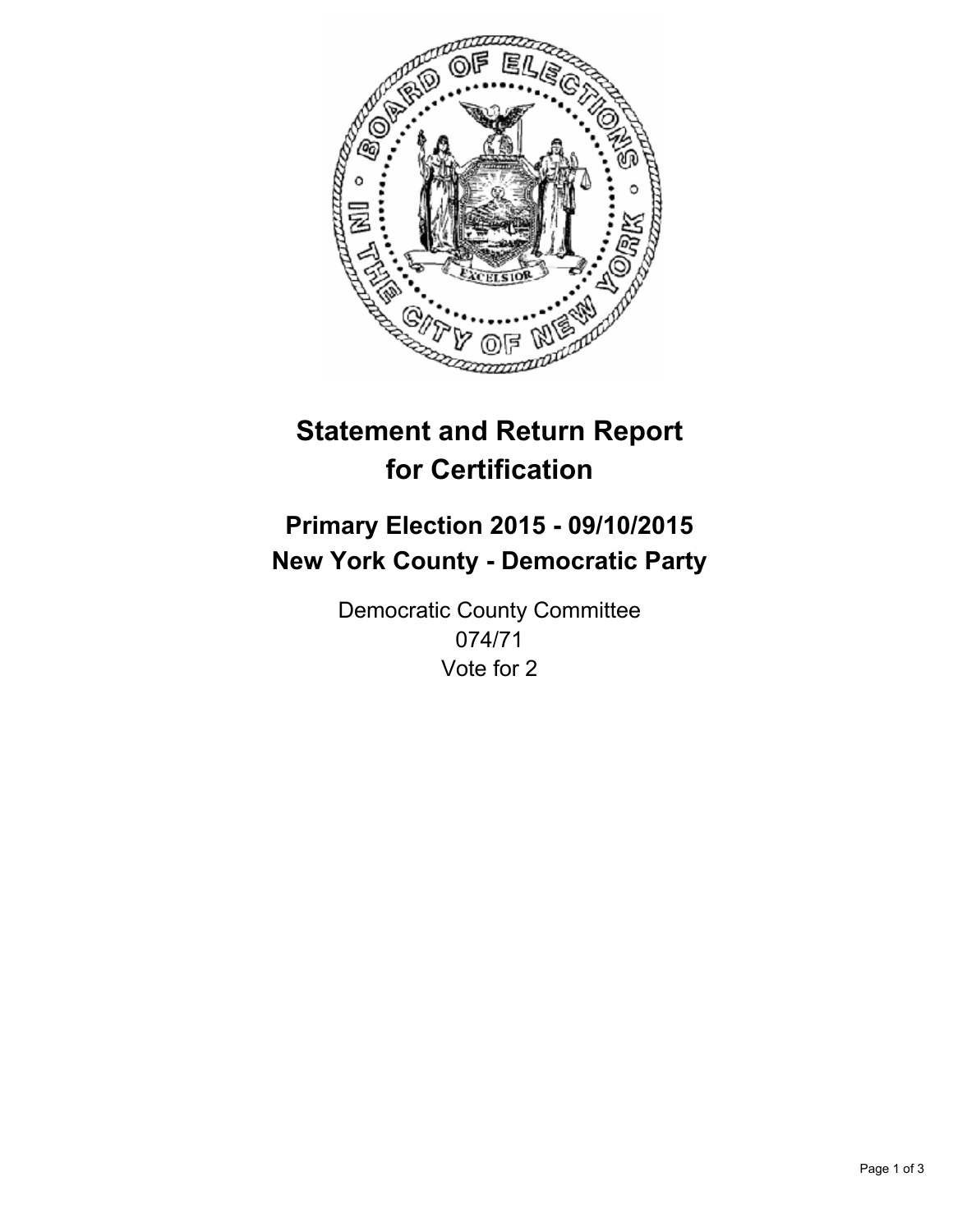

#### **Assembly District 71**

| <b>PUBLIC COUNTER</b>                                    | 36 |
|----------------------------------------------------------|----|
| ABSENTEE/MILITARY                                        | 3  |
| AFFIDAVIT                                                | 1  |
| <b>Total Ballots</b>                                     | 40 |
| Less - Inapplicable Federal/Special Presidential Ballots | 0  |
| <b>Total Applicable Ballots</b>                          | 40 |
| <b>JOHN WASINIAK</b>                                     | 14 |
| DOROTHY CHABOTY                                          | 16 |
| <b>JOHN GALLAGHER</b>                                    | 10 |
| <b>JOHANNA GARCIA</b>                                    | 16 |
| DARLENE WILSON (WRITE-IN)                                |    |
| MICHAEL WILSON (WRITE-IN)                                | 1  |
| <b>Total Votes</b>                                       | 58 |
| Unrecorded                                               | 22 |